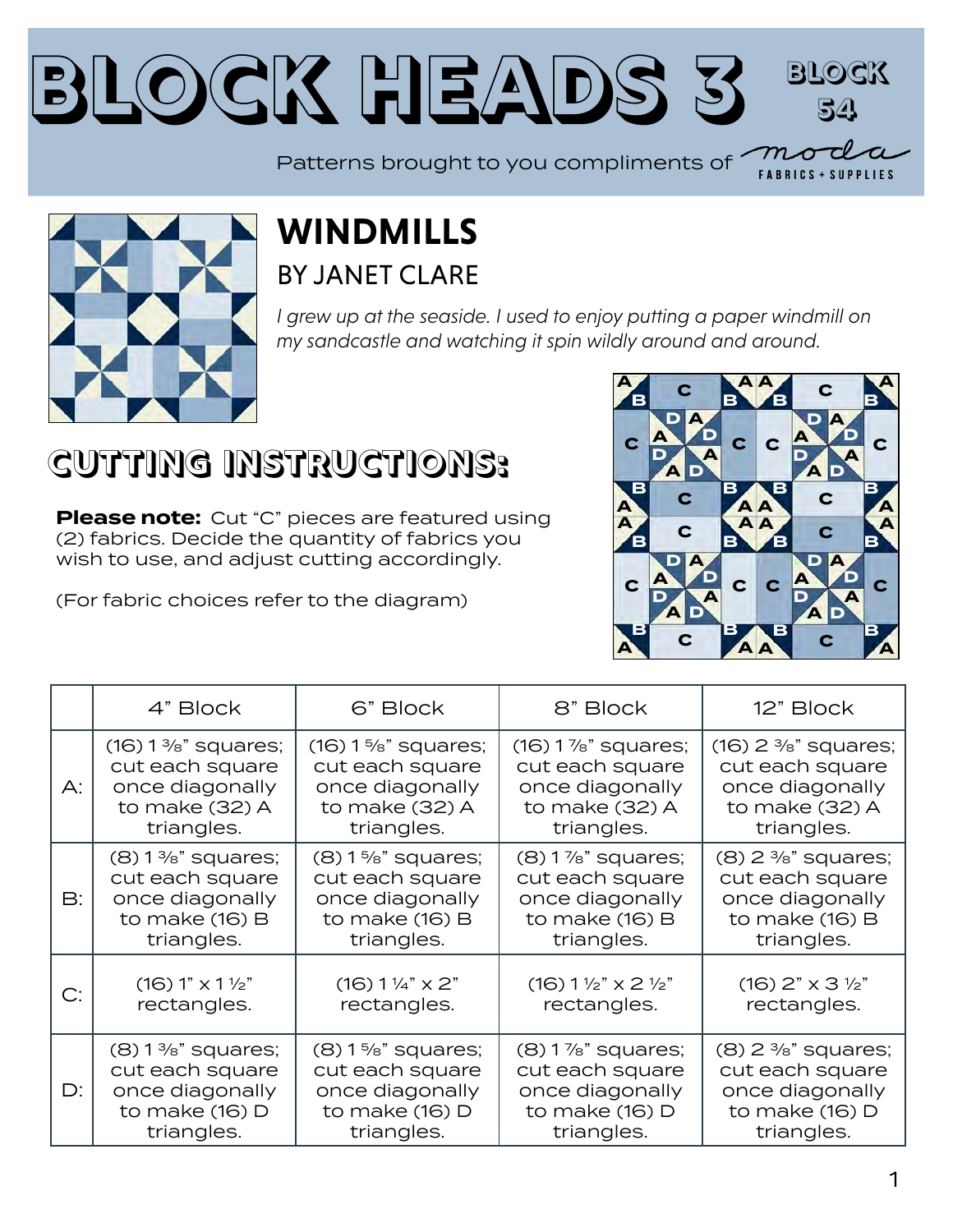# **ASSEMBLY INSTRUCTIONS:**

- 1. Begin block assembly by creating HST units. Place (1) A triangle and (1) B triangle right sides together and edges aligned.
- 2. Sew along the longest edge of the triangles using a ¼" seam.
- 3. Press the seam toward the darkest triangle. Use the following guide for HST unit measurements for each block size:
	- a. 4" Block: 1" x 1" unfinished  $(\frac{1}{2}$ " x  $\frac{1}{2}$ " finished)
	- b. 6" Block:  $1\frac{1}{4}$ " x  $1\frac{1}{4}$ " unfinished  $\left(\frac{3}{4}$ " x  $\frac{3}{4}$ " finished)
	- c. 8" Block:  $1\frac{1}{2}$ " x  $1\frac{1}{2}$ " unfinished (1" x 1" finished)
	- d. 12" Block: 2" x 2" unfinished  $(1 \frac{1}{2}$ " x 1 $\frac{1}{2}$ " finished)









Create (16) HST Units

- 4. Repeat HST unit assembly instructions to create (16) A/B HST units and (16) A/D HST units. Trim all HST units to the same size according to which block size you are constructing.
- 5. Create block quadrants using (4) A/B HST units, (4) A/D HST units and (4) C rectangles. If using more than (1) C rectangle fabric as shown, note the placement of C units when piecing for consistency. Lay out quadrants as shown.
- 6. Sew quadrants together, pressing all seams toward the C rectangles. Repeat to create (4) quadrants.
- 7. Use the following guide for quadrant measurements for each block size:
	- a.  $4$ " Block:  $2 \frac{1}{2}$ " x  $2 \frac{1}{2}$ " unfinished ( $2$ " x  $2$ " finished)
	- b. 6" Block:  $3\frac{1}{2}$ " x  $3\frac{1}{2}$ " unfinished (3" x 3" finished)
	- c. 8" Block:  $4\frac{1}{2}$ " x  $4\frac{1}{2}$ " unfinished ( $4$ " x  $4$ " finished)
	- d. 12" Block: 6  $\frac{1}{2}$ " x 6  $\frac{1}{2}$ " unfinished (6" x 6" finished)